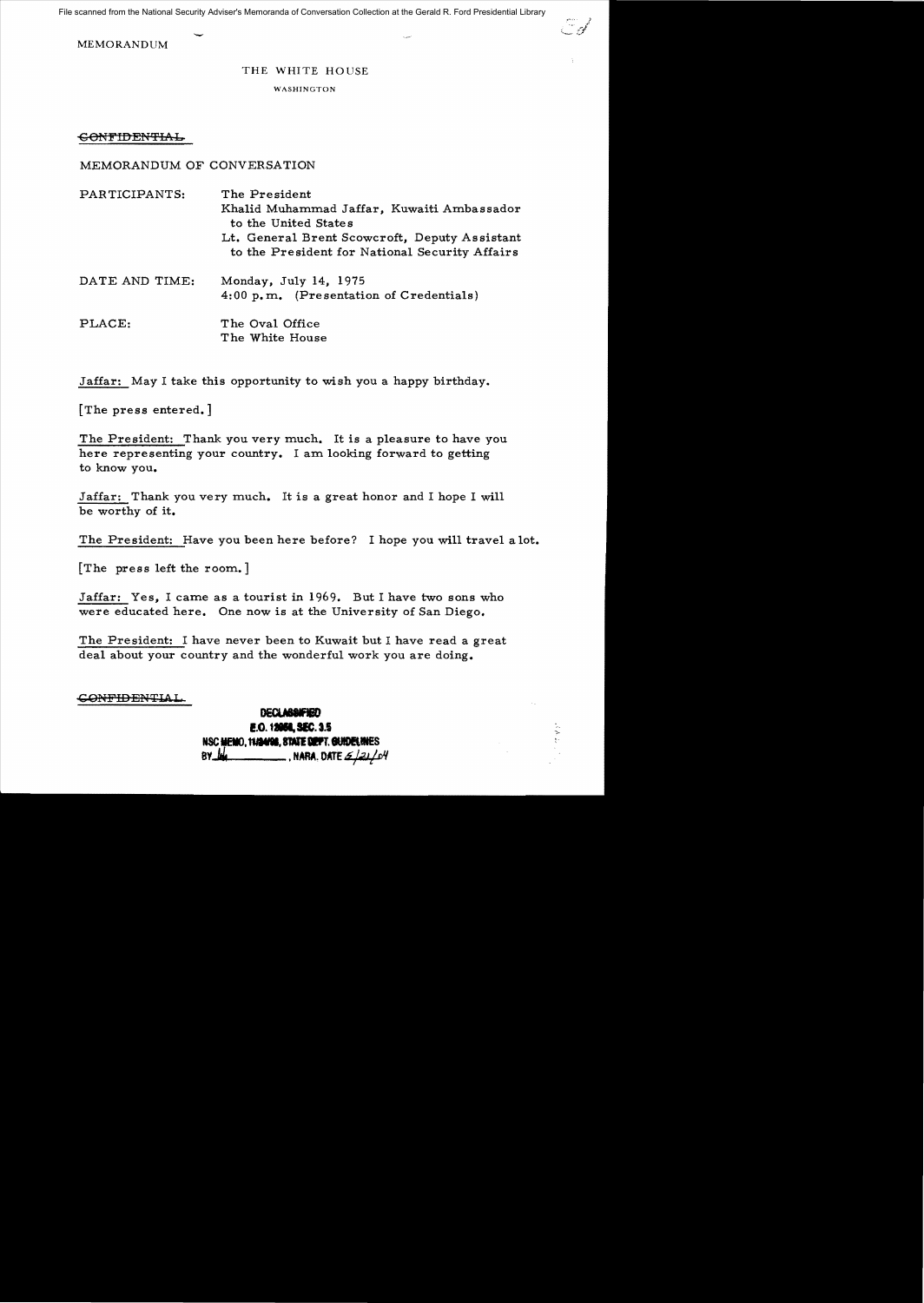## -CONFIDENTIAL 2

Jaffar: Thank you. We are outnumbered by expatriates, but we make them welcome.

The President: You are doing much to help the developing countries.

Jaffar: Yes. We have a capital fund of over \$3 billion. It used to be only for the Arabs but is now also for Africa and Asians alike.

The President: How many people are there in Kuwait?

Jaffar: Three-quarters of a million at the last census, but there may be over a million now. We have many nationalities in our country. There is no prejudice on race or politics. We have American and Chinese goods side by side.

The President: I hope ours sell better.

Jaffar: They do, but the Chinese imitate them.

The President: When I was in China in 1972, I was impressed with the diligence of the workers.

Jaffar: They distinguish themselves as merchants for honesty. They will keep their bargains.



-GONFIDENTIAL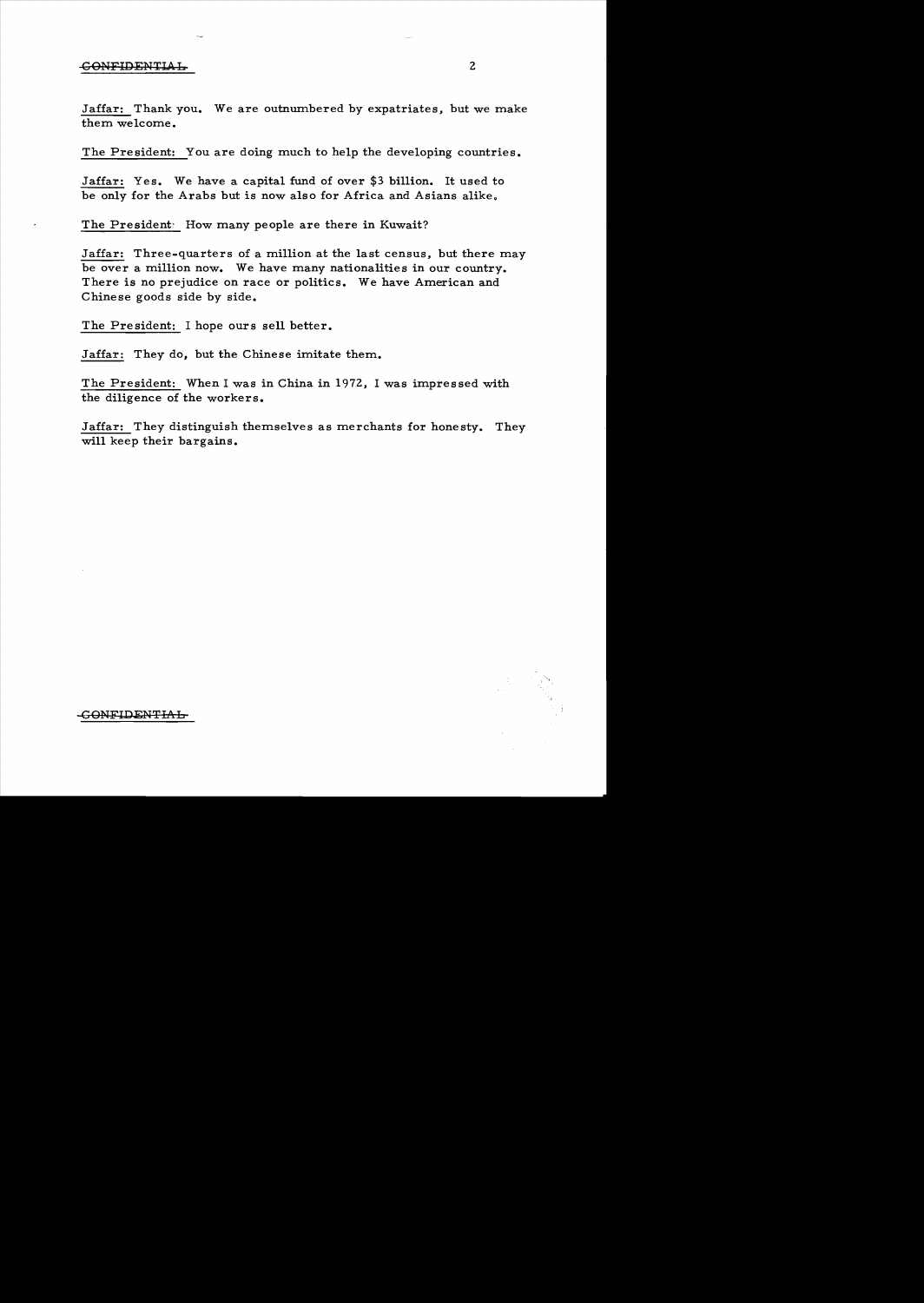P/Annt. Jarra (Knivant)

J Uning 2 Cube this opporte with your hoppy Pierre P Theologon weg a h. It is to fleanch fromand to getting to him you T7 kme qui injamin - It i grent brave J yes et tourist, in 1967, But 2 have 2  $Sm-lly2.$ P 2 mm en lisse te Kmait but 8 have read pert copin long. J Chart poi US au ortination by expatricte, hat and most them will come P You are ding much w/ LDCD 5 Yrs. We had a crystal family gue & hil. uselts in only for and but now ass for Oprès le le dir. Mr man pyle? J 3/4 mil at last conses, but myse ever 1 mil vour les hone very nublation in me enuity. In prejudice on more on politics. We trane Ult Chine goule nite cysite P Hze ones sell better. J. Trez de cate chrise montate time deciassified E.O. 12958, SEC. 3.5 NSC MEMO, 11/24/98, STATE DEPT. GUIDELINES

NARA. DATE  $\frac{2}{2}$ /34